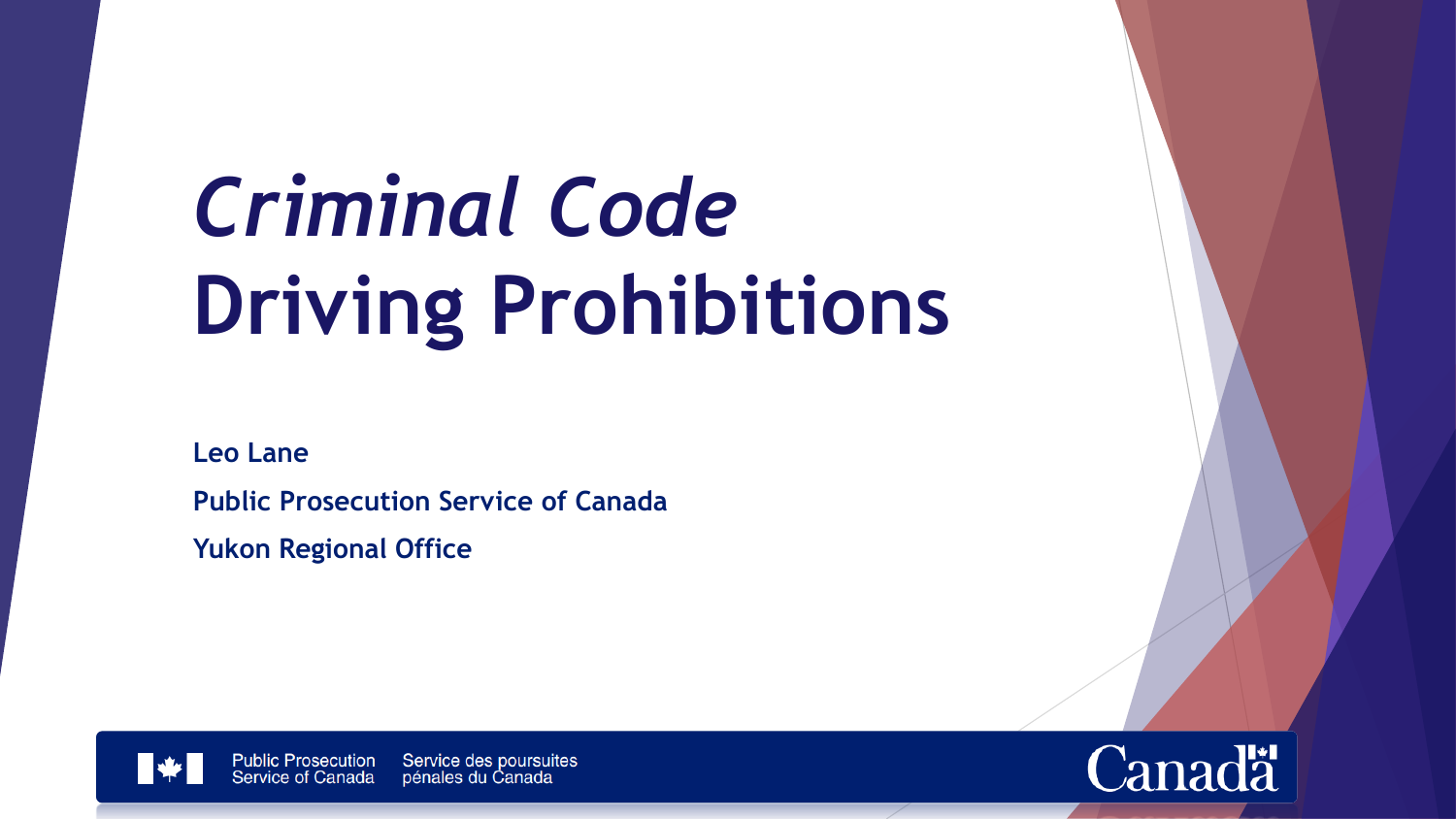# Mandatory Prohibition Order

- Section 320.24(1) of the *Code*
- ▶ Sentencing provision -- only after finding of guilt
- Applies to:
	- **Impaired and blood/drug concentration** offences simpliciter (no bodily harm or death)
	- Refusal simpliciter

Service des poursuites Public Prosecution pénales du Canada

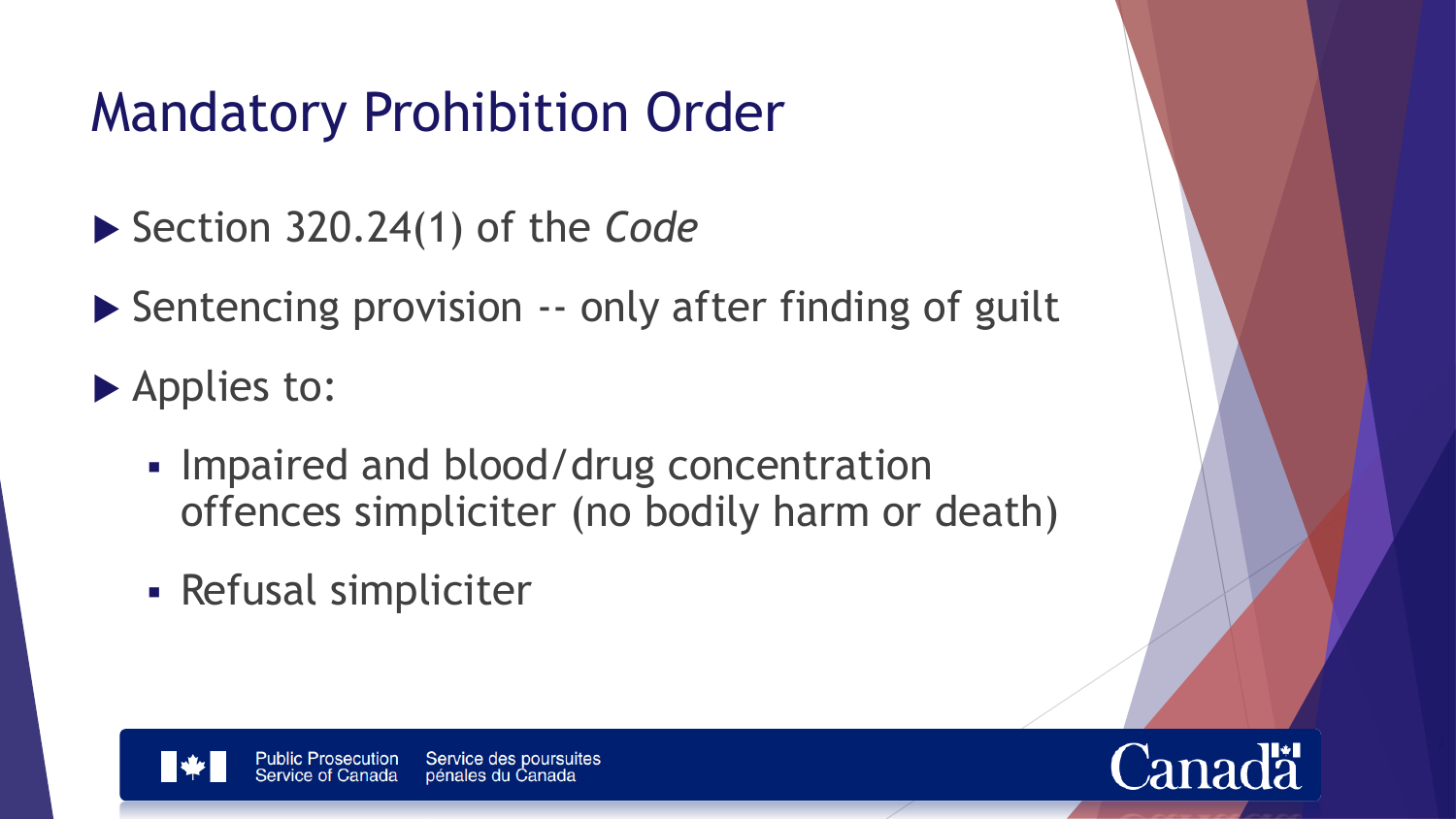#### Mandatory Prohibition Order – min/max

- $\triangleright$  Duration = the appropriate prohibition + the entire period of imprisonment
- ▶ 1<sup>st</sup> offence: min 1 year, max 3 years
- ▶ 2<sup>nd</sup> offence: min 2 years, max 10 years
- ▶ 3<sup>rd</sup>+ offence: min 3 years, no max (life)

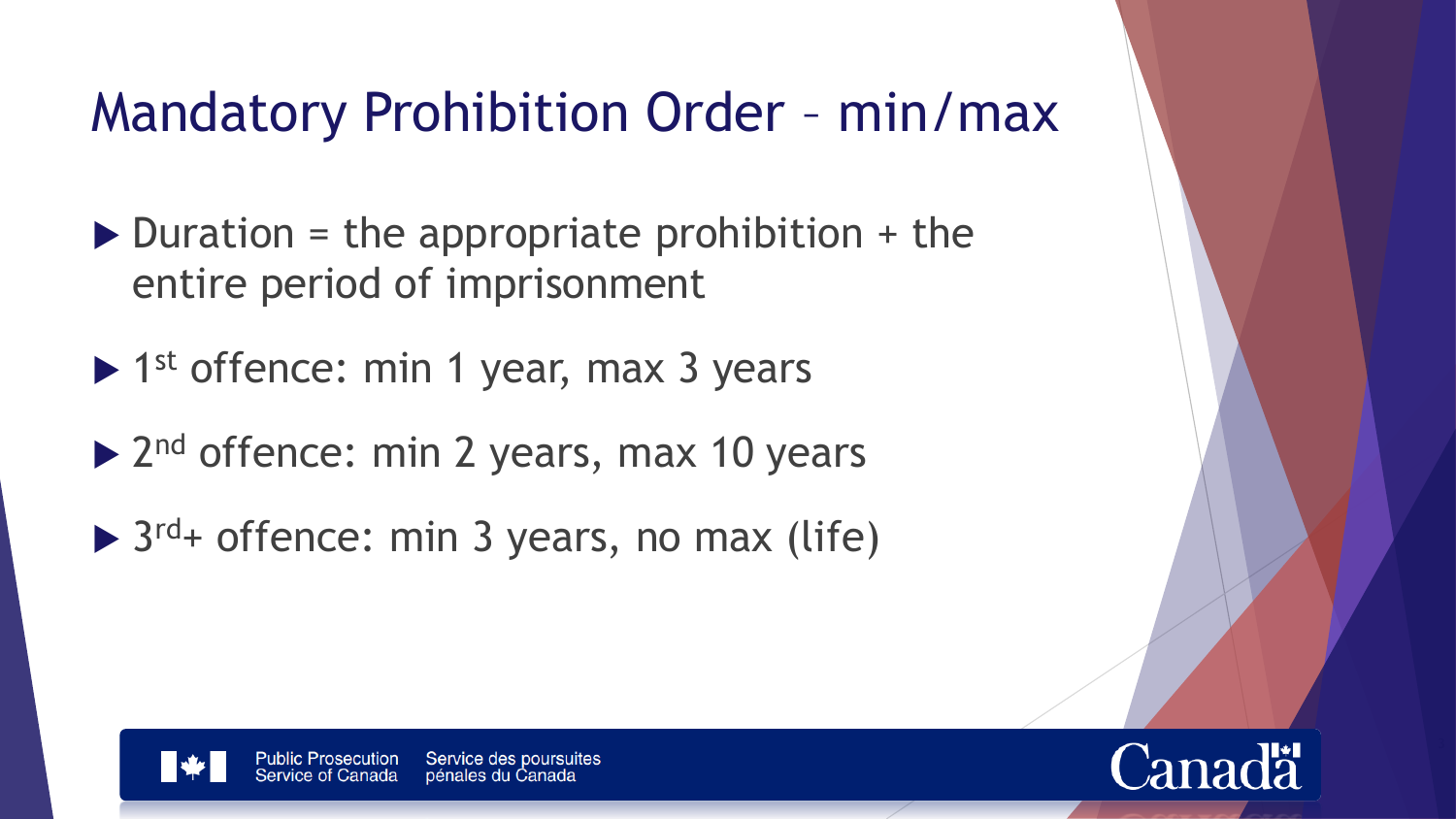# Discretionary Prohibition Order

- ▶ Section 320.24(3)-(4) of the *Code*
- ▶ Applies to:
	- The low blood drug concentration offence, 320.14(4)
	- **Dangerous operation**
	- **Impaired or refusal involving bodily harm or death**
	- Fail to stop
	- Flight from police
	- Operation while prohibited (used to be mandatory)

Service des poursuites **Public Prosecution** pénales du Canada

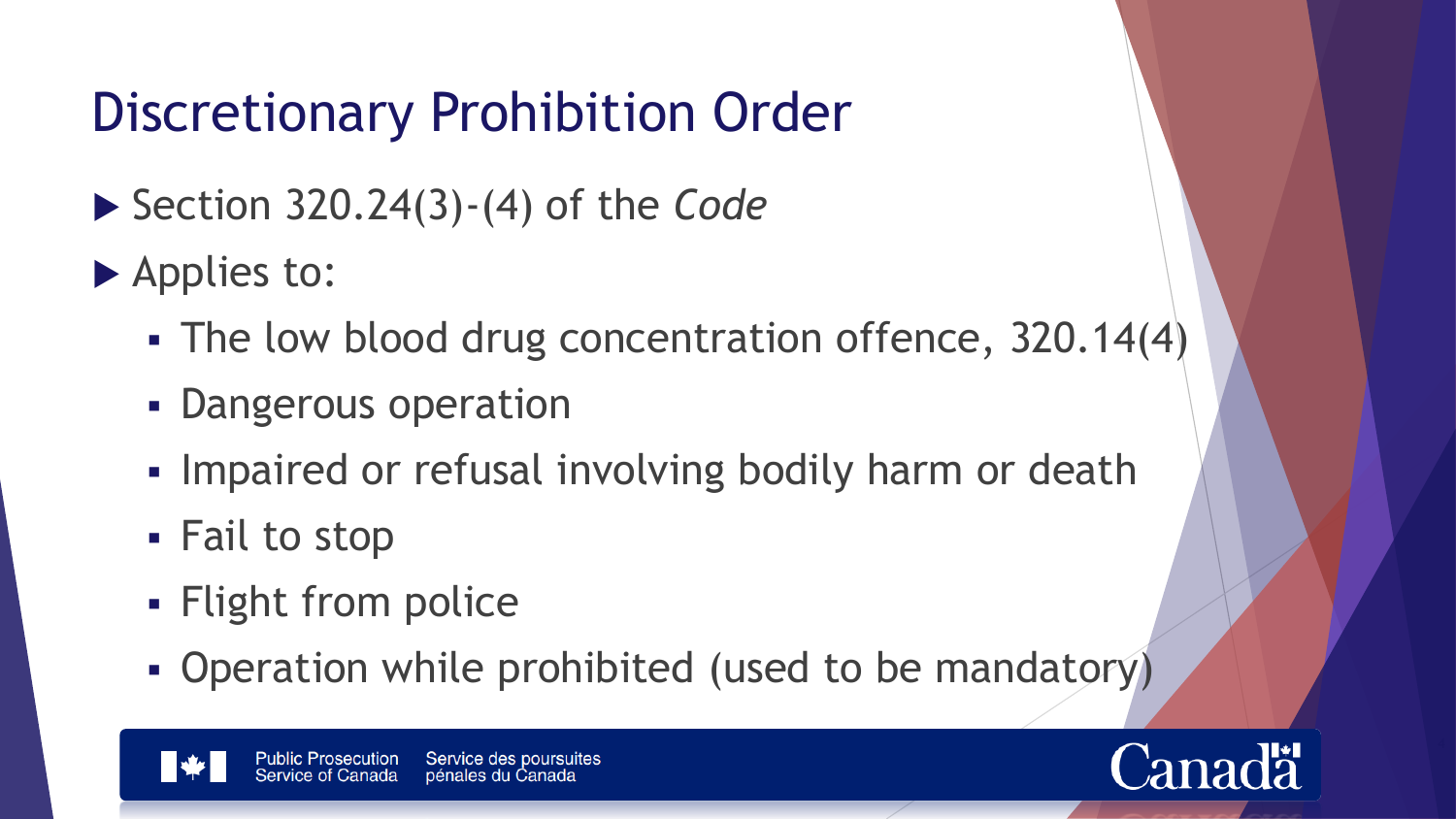# Discretionary Prohibition Order – max

- $\blacktriangleright$  No minimum duration
- ▶ Low blood drug offence: max 1 year
- ▶ Other offences based on maximum prison sentence:
	- Max prison life (causing death): no max
	- Max prison > 5 years but < life (indictable): 10 years max
	- All others: 3 years max

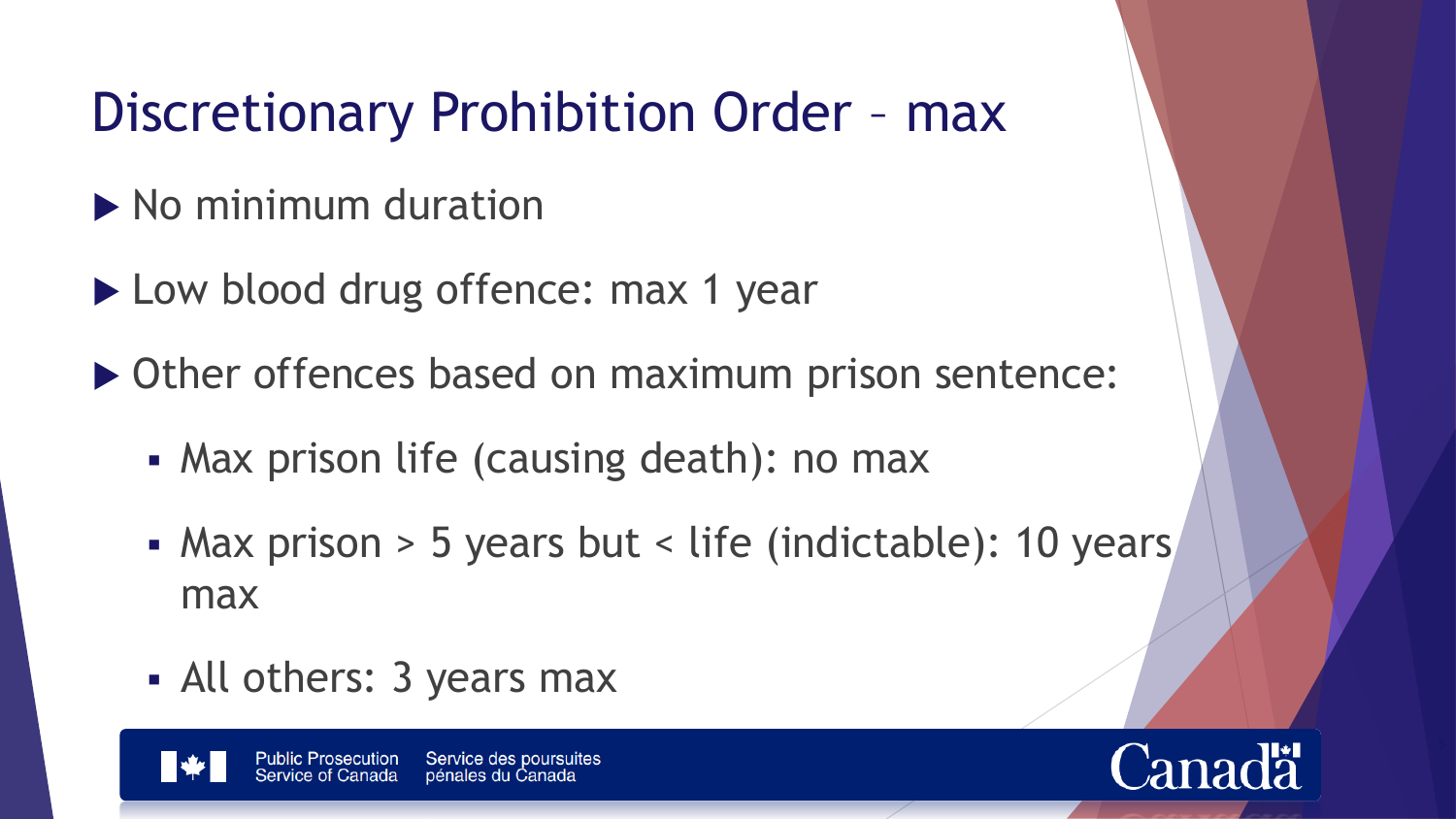## Pre-sentence prohibition credit

- ▶ Period of prohibition on bail must be deducted from prohibition on sentence: *R v Lacasse*, 2015 SCC 64
- ▶ Applying credit can reduce the prohibition below a mandatory minimum: *R v Bland*, 2016 YKTC 27
- ▶ Pre-sentence MVA driving restrictions should not be deducted from the CC prohibition: *Bland* at para. 18



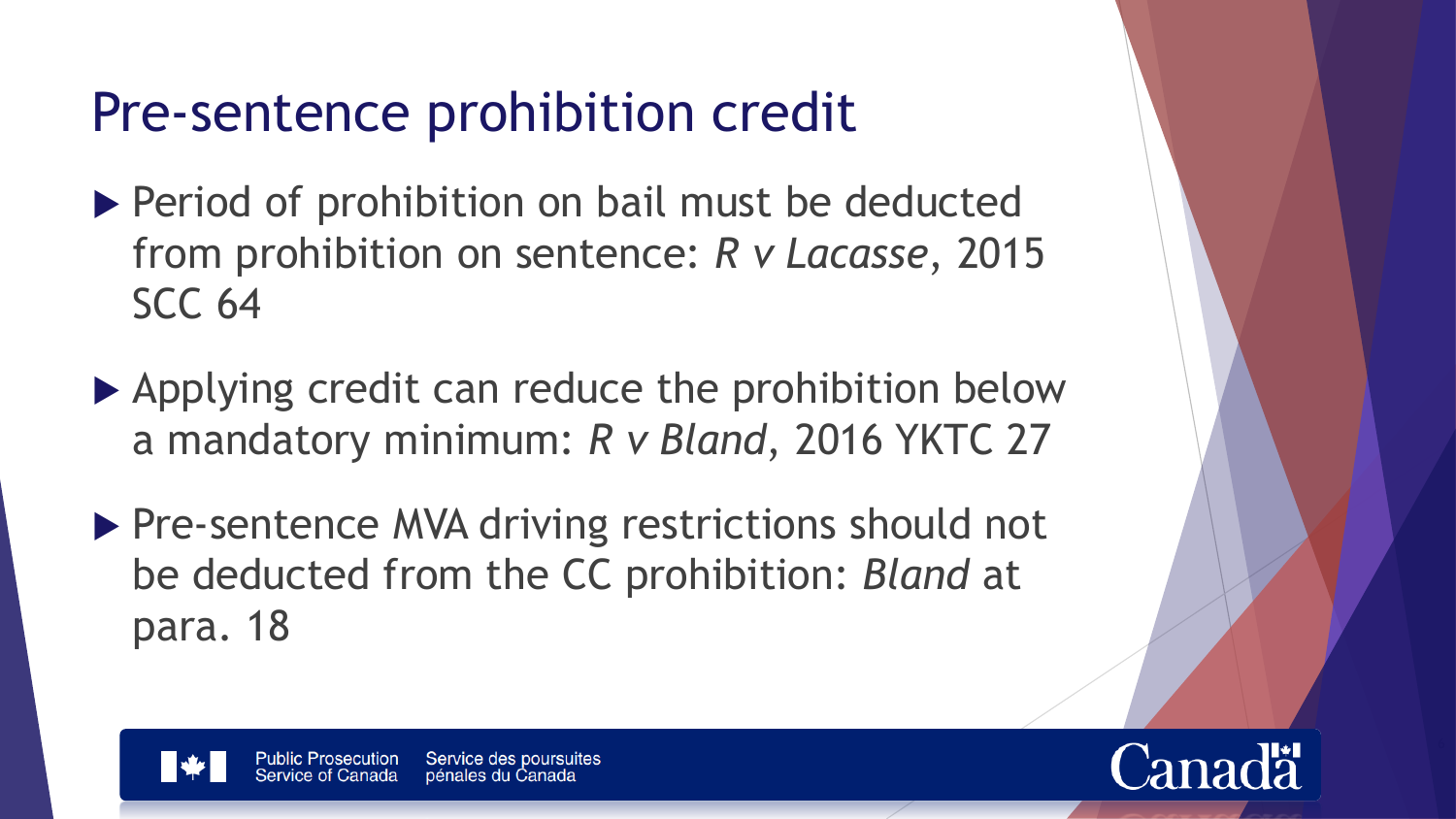#### When does it start?

- $\blacktriangleright$  Takes effect on the day it is made: 320.24(5.1)
	- Previously started at end of jail sentence (*Lacasse*) but clarified by Parliament in 2018 amendments
	- Period of imprisonment added, but *Code* silent on intermittent and conditional sentences
- ▶ Exception to immediate start: if offender prohibited at the time of the *commission* of the offence, court may make new prohibition consecutive: 320.24(9)
	- *Code* silent on whether multiple new prohibitions can be consecutive
- ▶ Can be stayed pending appeal: 320.25
	- conditions during stay do not reduce length



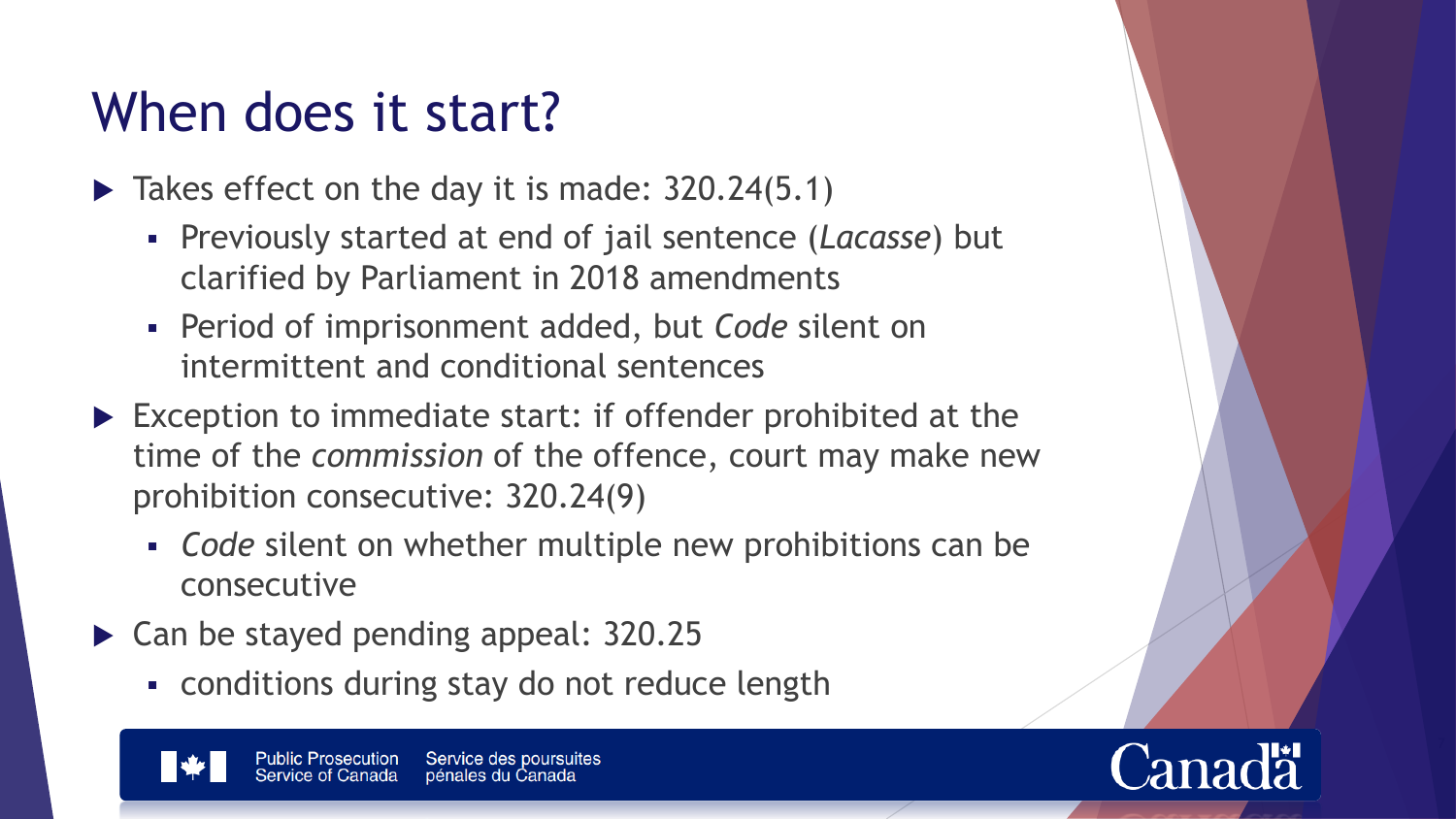#### What is prohibited?

▶ Vessel, aircraft, railway equipment: all operation

 Motor vehicle: "**operation** on a street, road or highway or in any other public place" – 320.24(8)

[Note: **operation** of motor vehicle means driving or having care or control]



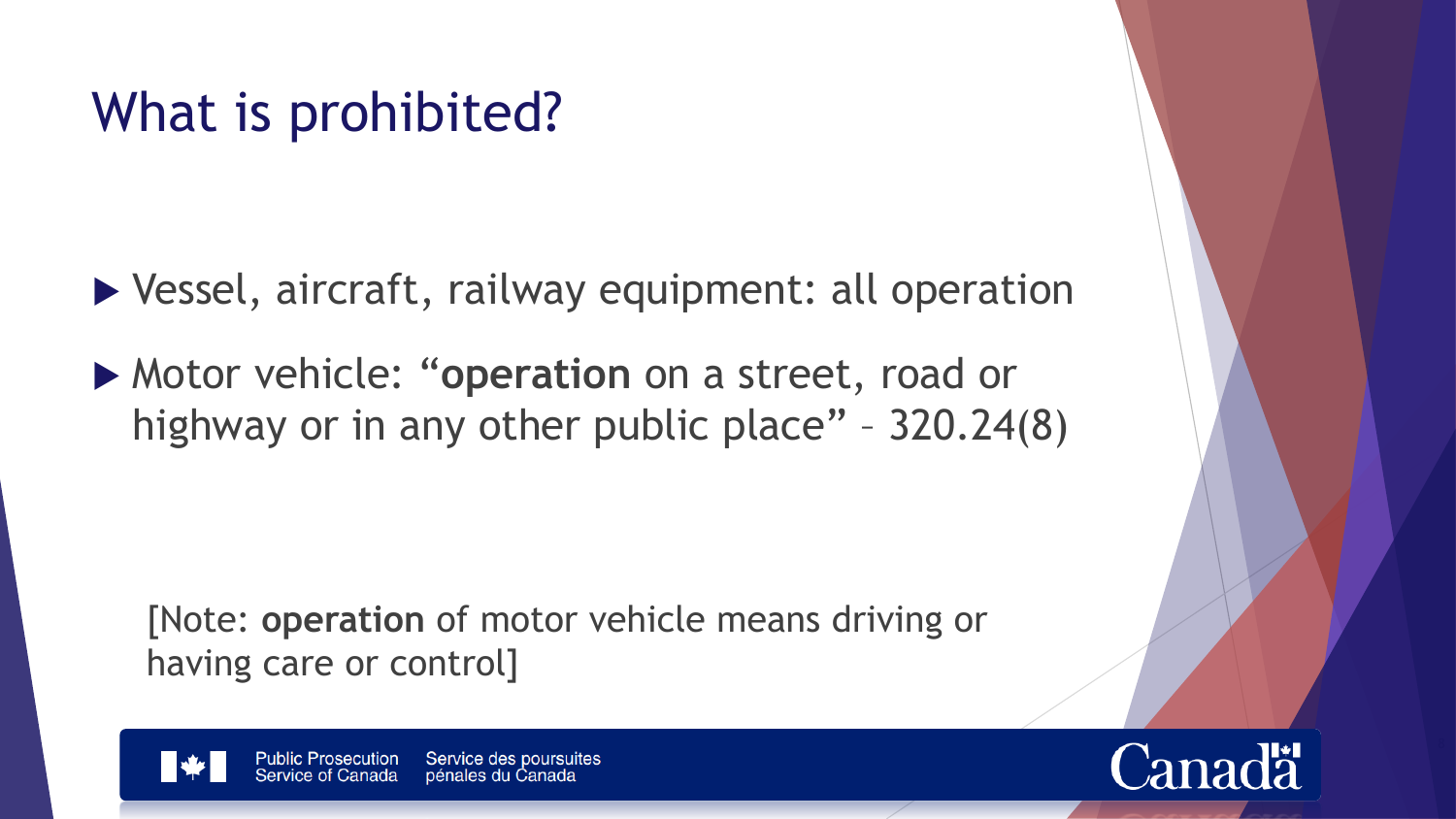# "Any other public place" includes:

- ▶ Snowmobile on bush trail 35km from Fort Mac; public land = other public place: *R v Hagerman*, [1992] A.J. No. 548 (ABPC)
- ▶ Snowmobile on tundra on the outskirts of Cambridge Bay; any place to which the public has "ready access": *R v Haniliak*, [2000] Nu.J. No. 13 (NUCJ)
- ▶ Strictly controlled but heavily trafficked area on tarmac side of Toronto airport: *R v Singh*, [1994] O.J. No. 2452 (ONCJ)
- ▶ Road entirely on First Nations reserve and not connected to provincial public road system: *R v Dunsford*, 2013 ONCJ 416 [c.f. *R v Wycotte*, 2006 BCPC 657]

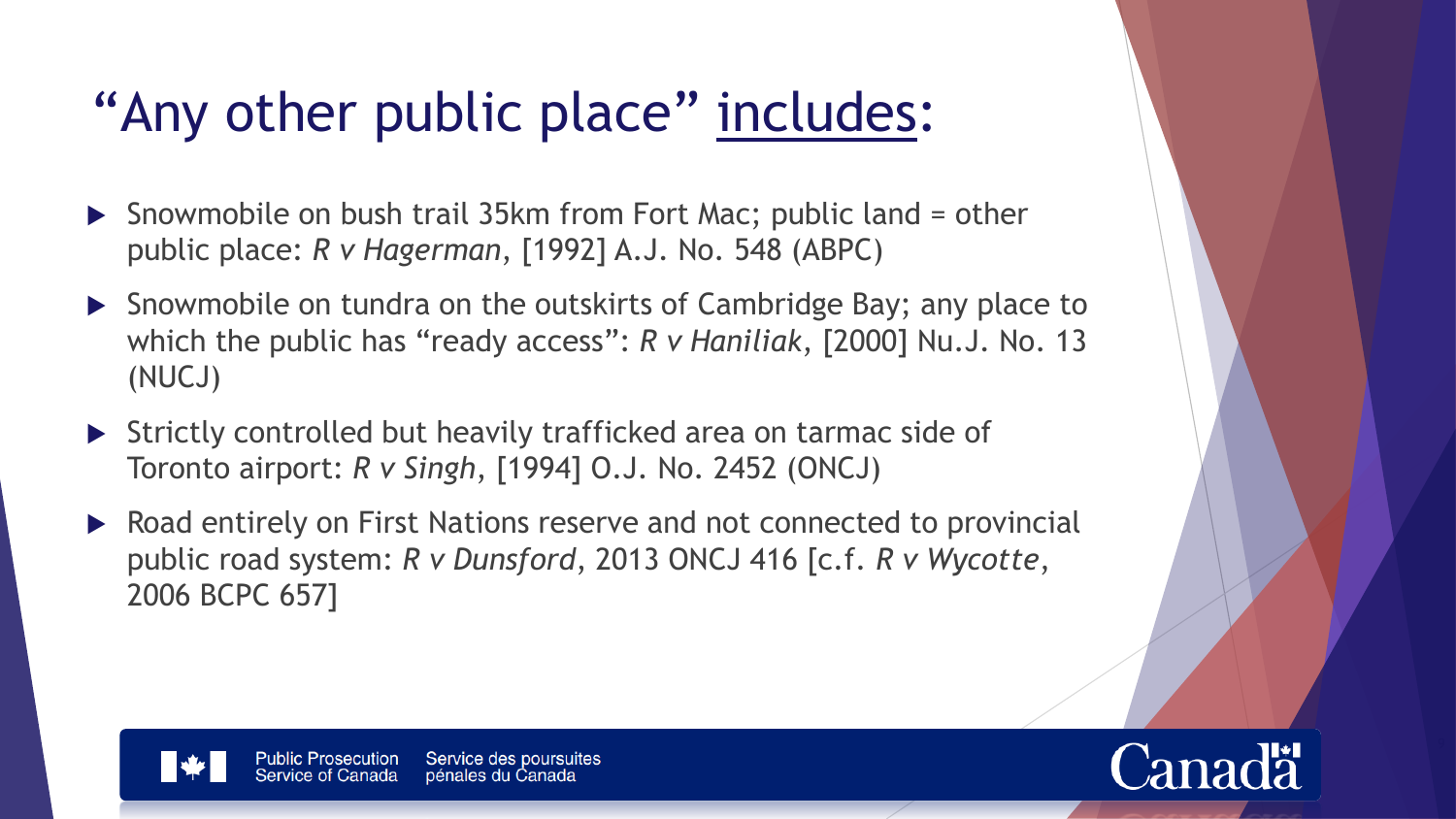#### "Any other public place" does not include:

- ▶ Bulldozer on closed (but not barricaded) portion of highway under construction: *R v Ballard*, [1997] N.B.J. No. 62 (NBPC)
- Truck driving in campground inside municipality of Fort Smith; evidence failed to establish precise location: *R v Maxwell*, 2011 NWTTC 4
	- At para. 56: "public place" means a place to which a significant segment of the public has a right of access, and where it can be reasonably anticipated that a motor vehicle that is being operated will come into close proximity to pedestrians or other motor vehicles

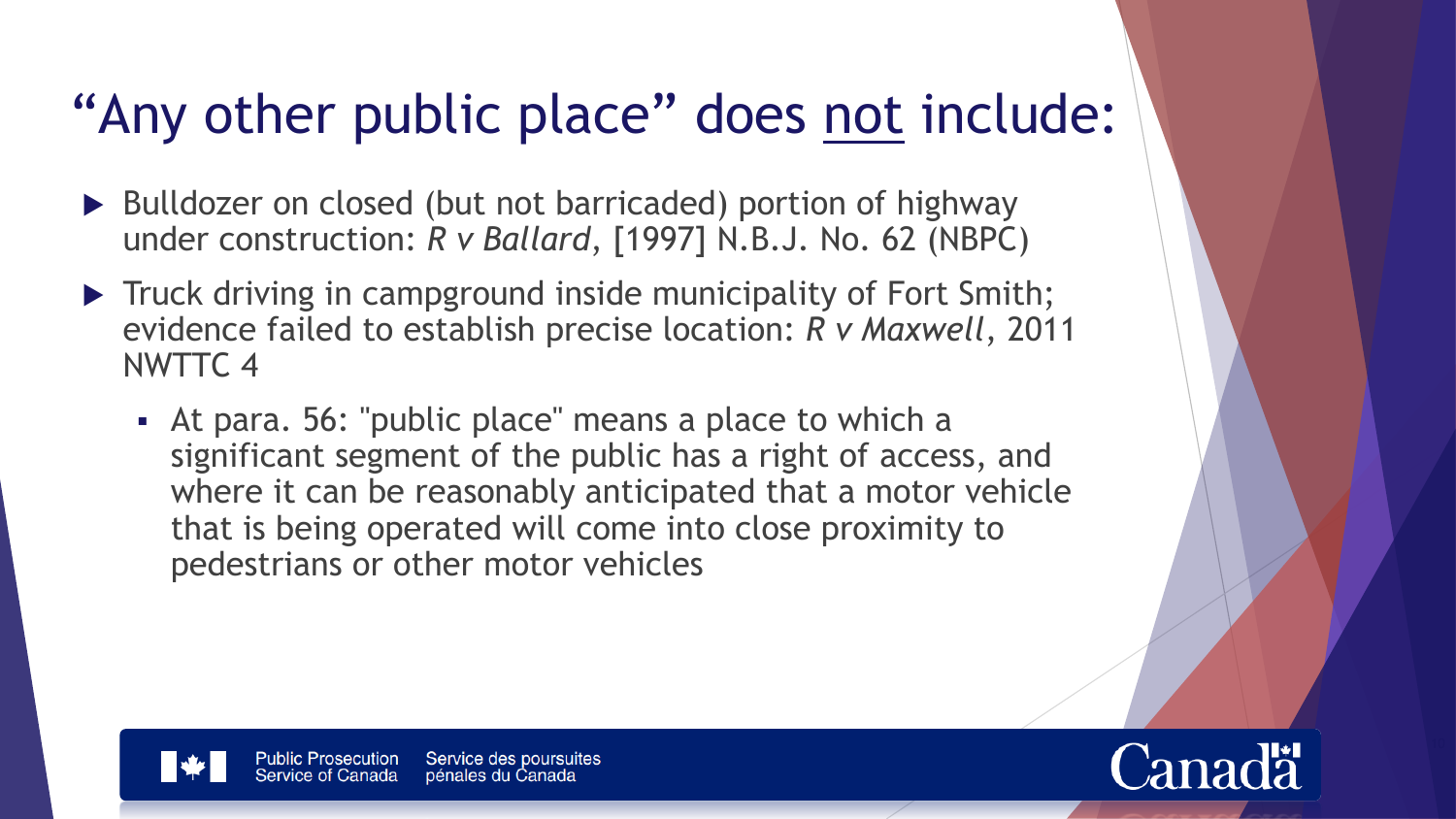# Offence of operation while prohibited

- ▶ 320.18 (1) It is an offence to operate a motor vehicle while prohibited by:
	- (a) "an order made under this Act"
		- − Arguably includes bail condition (pre-2018 could only be charged as breach)
		- − Sentence order (320.24 prohibition, conditional sentence, probation)

(b) any other form of statutory restriction (federal/territorial) imposed in respect of a *Criminal Code* conviction